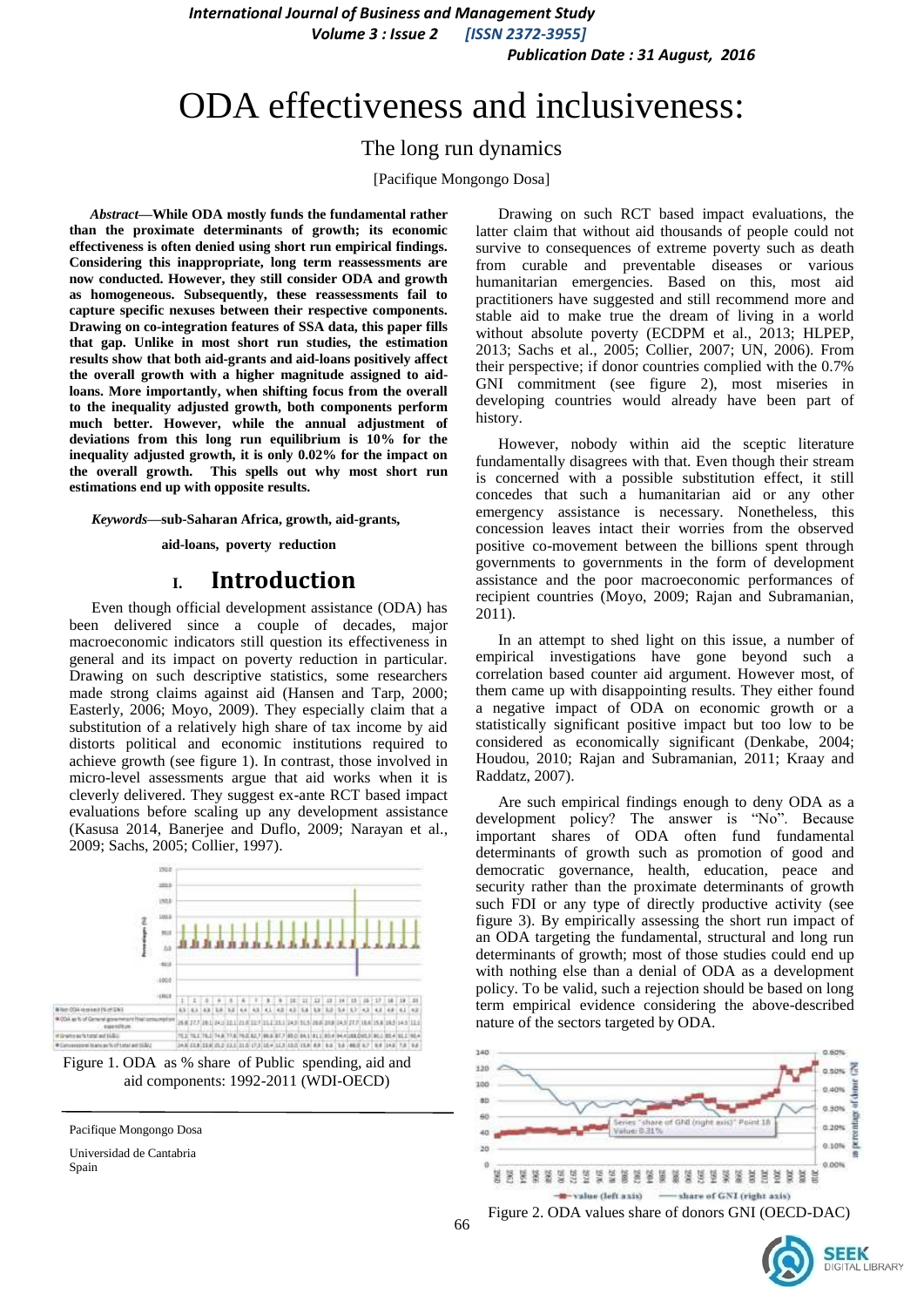

#### Figure 3. Sectoral distribution of ODA (OECD-DAC, MIT website's summary)

Indeed, a lot of such long term empirical investigations have already been carried out. Most of them came up with significantly positive long term nexus between aid and economic growth (Girijasankar, 2008; Subhash, 1996; Haile, 2010; Sanja and Camelia, 2006). Unlike most short run assessments, they subsequently give credit to aid as a development policy. However, they still consider either aid or growth or both as homogeneous. By doing so, they do not disentangle the poverty reduction impact from the overall assessment of aid effectiveness. They therefore fail to answer questions specific to aid and growth components.

In light of the aid sceptic literature, one would reasonably expect grants to be less efficient than concessional loans. Indeed, as the latter are refundable, they are more likely to be efficiently used than grants which can be diverted without running the risk of default of payment. In other words, it is much easier for a predatory government to keep diverting grants than concessional loans which has to be serviced.

Knowing such a relative effectiveness is crucial since it would lead to an efficiency gain from a reallocation between the ineffective and the effective aid components or at least by using more of each component where it proves to be more efficient. Furthermore, the magnitude of such a relative effectiveness would be different on the overall and the pro-poor growth since grants and concessional loans would have different potential to attain the poor.

Consequently, this work aims to investigate whether or not there is a significant difference between the long run effectiveness of aid-grants and aid-loans on both the economic growth and the pro-poor growth. It is in this perspective that the methodological framework is described in the second section. The third section presents the estimations. The fourth and last section concludes this work.

## **II. Methodological framework**

I am quite aware of an endogeneity issue arising when one tries to capture the causal effect of aid or its components on economic growth. In general, this comes from various phenomena such as governance quality, resources endowment, peace or conflict which jointly determine both growth and aid inflow. In particular, that source of endogeneity is worsened by the reverse causality between aid and growth. The directions of such interdependencies are not obvious. Indeed, one would reasonably argue for their existence in both directions.

For instance, donor countries would give more aid to countries with very low growth considering that such countries have higher needs. They may also provide more aid to countries with relatively higher growth based on the assumption of better aid management in the latter. Furthermore, while the aid sceptic literature argues that aid has an intrinsic growth distorting effect (Moyo, 2009), aid tenants see in it the needed push towards the capital accumulation process and growth (Sachs et al., 2005). Therefore, aid can intuitively affect growth in both directions as well.

In such a situation, most empirical studies resort to instrumental variables (IV) using lag of endogenous variables as instruments (Tezanos et al., 2013). However, it has been shown that a long run framework cancelling out endogenous effects of received aid from observations of growth and its expectations is preferred instead of resorting to weak instruments such as lags of endogenous variables (Sanja and Camelia, 2006). Consequently, a co-integration setting is expected to yield adequate estimates of the long run relative effectiveness and inclusiveness investigated in this paper.

Nonetheless, I can resort to such a co-integration setting if and only if GDP (or inequality adjusted GDP), grants and concessional loans exhibit at least one common long run equilibrium. In this case, such equilibrium has the algebraic form of equation 1.

#### $\beta_{11}$ logGDP<sub>t</sub> +  $\beta_{12}$ logGrant<sub>t</sub> +  $\beta_{13}$ logLoan<sub>t</sub> +  $\alpha_1 = \delta_{1t}$  $(1)$

If the left hand-side of the co-integrating equation 1 yields a stationary vector  $\delta_{1t}$ , then the logarithmic values of GDP, grant and concessional loans have common long run equilibrium with equation 2 as a co-integrating vector.

$$
\boldsymbol{\beta}_1 = \begin{pmatrix} \beta_{11} \\ \beta_{12} \\ \beta_{13} \end{pmatrix} \tag{2}
$$

It is worth noting that there are "k-1" possible integrating equations and vectors describing long run relationships among "k" processes. Subsequently, it is likely to have another co-integrating equation and vector which respectively have the forms of equations 3 and 4.

 $\beta_{21}$ logGDP<sub>t</sub> +  $\beta_{22}$ logGrant<sub>t</sub> +  $\beta_{23}$ logLoan<sub>t</sub> +  $\alpha_2 = \delta_{2t}$  $(3)$ 

$$
\boldsymbol{\beta}_2 = \begin{pmatrix} \beta_{21} \\ \beta_{22} \\ \beta_{23} \end{pmatrix} \tag{4}
$$

 $\beta_1$  and  $\beta_2$  should be linearly independent and make the cointegrating matrix 5.

$$
\boldsymbol{\beta} = \begin{pmatrix} \beta_{11} & \beta_{21} \\ \beta_{12} & \beta_{22} \\ \beta_{13} & \beta_{23} \end{pmatrix} \tag{5}
$$

By making explicit equations 1 and 3 in terms of  $\log GDP_t$  I respectively come up with equations 6 and 7 which give the long term elasticities of grants and concessional loans to GDP and hence enable a long run assessment of their relative effectiveness.

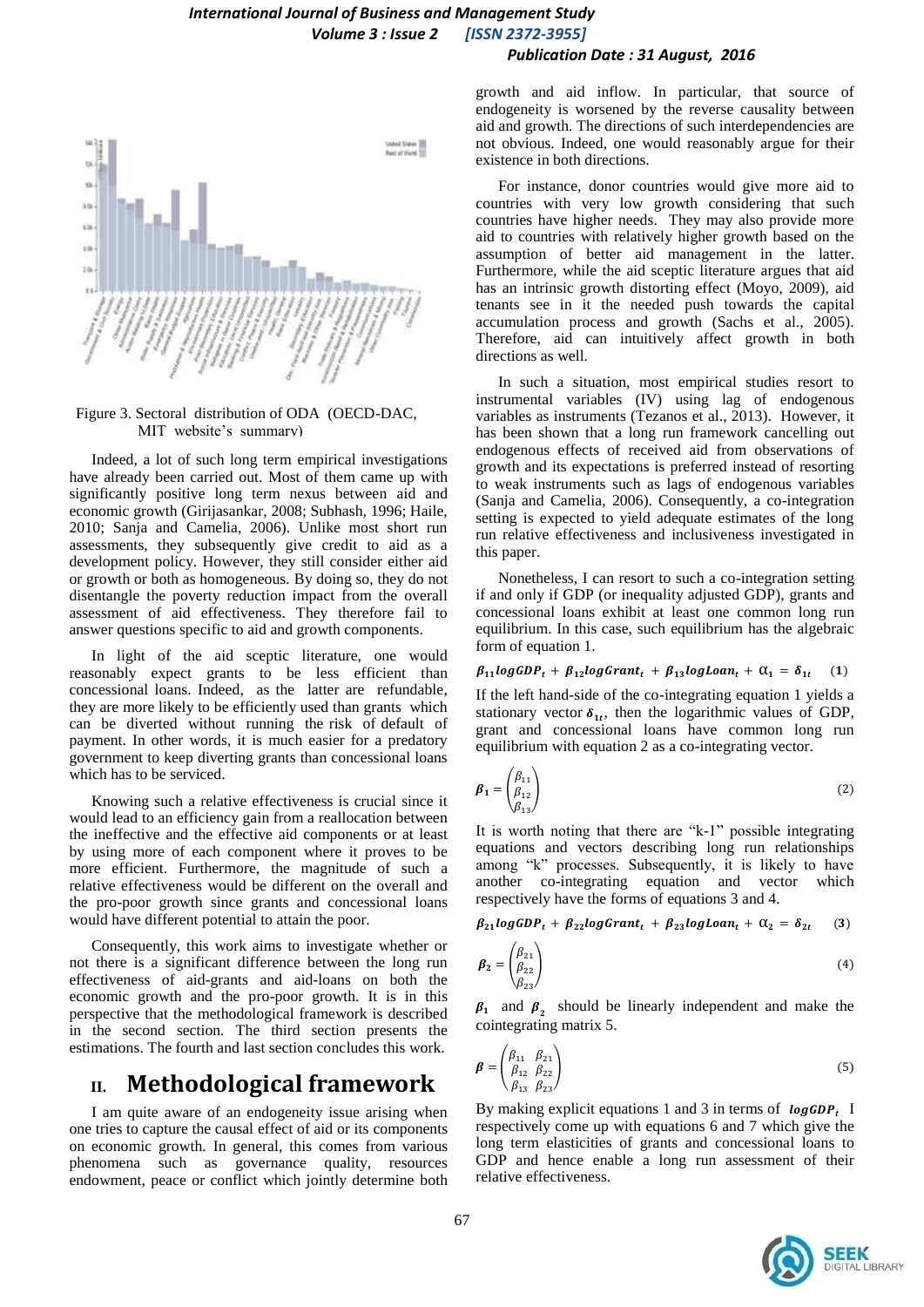# *International Journal of Business and Management Study*

 *Volume 3 : Issue 2 [ISSN 2372-3955]*

$$
logGDP_t = \frac{\beta_{12}}{\beta_{11}} logGrant_t + \frac{\beta_{13}}{\beta_{11}} log Loan_t + \frac{\alpha_1}{\beta_{11}} + \frac{\delta_{1t}}{\beta_{11}} \quad (6)
$$
  

$$
logGDP_t = \frac{\beta_{22}}{\beta_{21}} logGrant_t + \frac{\beta_{23}}{\beta_{21}} log Loan_t + \frac{\alpha_2}{\beta_{21}} + \frac{\delta_{2t}}{\beta_{21}} \quad (7)
$$

As short run data exhibit deviations from long run equilibriums, I evaluate the speed of adjustment by the vector error correction model formalized by equation system 8.

$$
\begin{cases} \Delta logGDP_t = C_1 + Y_{11} \delta_{1,t-1} + Y_{21} \delta_{2,t-1} + a_{11} \Delta logGDP_{t-1} \\ + a_{12} \Delta logGrant_{t-1} + a_{13} \Delta log Loan_{t-1} + elongGDP_t \end{cases}
$$

 $\mathbf{I}$  $\mathbf{I}$ Δ  $^{+}$ 

$$
\begin{cases} \Delta logLoan_t = C_3 + Y_{13} \delta_{1,t-1} + Y_{23} \delta_{2,t-1} + a_{31} \Delta logGDP_{t-1} \\ + a_{32} \Delta logGrant_{t-1} + a_{33} \Delta logLoan_{t-1} + ElogLoan_t \end{cases}
$$

In the equation system 8,  $\delta_{1,t-1}$  and  $\delta_{2,t-1}$  are the residuals of the two co-integrating equations. Their respective coefficients determine the speed of adjustment. The higher their absolute values are, the faster the adjustments to the long run equilibriums are. In case of one valid co-integrating equation and vector, equation 8 is reduced in 9.

$$
\left\{\begin{array}{ccl}\Delta logGDP_{t}&=&C_{1}+\Upsilon_{11}\delta_{1,t-1}+&a_{11}\Delta logGDP_{t-1}\\&+a_{12}\Delta logGrant_{t-1}+a_{13}\Delta log Loan_{t-1}+elogGDP_{t}\end{array}\right.
$$

$$
\begin{cases} \Delta logGrant_t = C_2 + Y_{12} \delta_{1,t-1} + a_{21} \Delta logGDP_{t-1} \\ + a_{22} \Delta logGrant_{t-1} + a_{23} \Delta log Loan_{t-1} + elegGrant_t \end{cases} (9)
$$

 $\overline{\mathcal{L}}$  $\Delta$  $\mathbf{I}$ +  $a_{32} \Delta logGrant_{t-1} + a_{33} \Delta log Loan_{t-1} + elog Loan_t$ 

In what follows, I resort to Johansen (1991)'s procedure to determine the number of the co-integrating equations compatible with the data structure and then the estimation of the corresponding co-integrating vector (s). To get the speed of adjustment, I estimate the associate vector error correction model.

# **III. Estimation results and discussion**

As a pre-estimation investigation, I carry out a stationarity analysis. This checks whether the considered processes are stationary or at least are equally integrated. As an outcome, all of them become stationary after being log-differenced once. In other words, their logarithmic series are integrated of order one. Consequently, the latter are appropriate for further investigation within a co-integration setting. In what follows, I first make the diagnosis without inequality adjustment. Then, I include the inequality adjustment in the analysis. <sup>1</sup>

 $\overline{\phantom{a}}$ 

#### *A. Without inequality adjustment*

 *Publication Date : 31 August, 2016*

The Johansen (1991)'s test of co-integration comes up with two valid long run equilibriums. Tables I and II respectively give the outcomes of the trace and the maximal eigenvalue tests.

| TRACE TEST OF CO-INTENTEGRATION (AUTHOR'S)<br>TABLE I. |  |
|--------------------------------------------------------|--|
|--------------------------------------------------------|--|

| r        | Test  | $10\%$ | 5% | 1% | Eigenvalue                             |
|----------|-------|--------|----|----|----------------------------------------|
| $\Omega$ | 77.80 |        |    |    | 32.00 34.91 41.07 4.283376e-01         |
|          |       |        |    |    | 1 32.65 17.85 19.96 24.60 6.861866e-01 |
|          |       |        |    |    | 10.62 07.52 09.24 12.97 9.071165e-01   |

| TABLE II. | M. EIGENVALUE TEST OF CO-INTEGRATION (AUTHOR'S) |  |
|-----------|-------------------------------------------------|--|
|           |                                                 |  |

| r             | Test  | 10% | 5% | 1% | Eigenvalue                           |
|---------------|-------|-----|----|----|--------------------------------------|
| $\Omega$      | 45.15 |     |    |    | 19.77 22.00 26.81 4.283376e-01       |
|               | 22.02 |     |    |    | 13.75 15.67 20.20 6.861866e-01       |
| $\mathcal{L}$ |       |     |    |    | 10.62 07.52 09.24 12.97 9.071165e-01 |

As these two tests are sequential (Johansen, 1991), I start by checking the null hypothesis of lack of co-integration relationship against the alternative of the existence of at most one co-integrating equation. In tables I and II, this corresponds to the second rows " $r = 0$ ". The two tests give test statistics largely higher than the critical values respectively at 10, 5 and 1% significance level. Consequently, I reject the null hypothesis in favour of the alternative. Then the latter hypothesis becomes the null against the alternative assuming at most two co-integrating equations. Once again, the third lines " $r = 1$ " in both tables provide higher test statistics than critical values. This rejects the second null in favour of the second alternative hypothesis.

Now, the previous second alternative hypothesis becomes the new null hypothesis against the alternative assuming at most two co-integrating equations. While the fourth rows " $r = 2$ " of the two tables give higher test statistics than the corresponding critical values at 10% and 5% significance level, in contrast, the former becomes lower than the latter at 1% significance level. Subsequently, at 1% significance level, both the trace and the maximal eigenvalue tests retain the null hypothesis of existence of at most two co-integration equations. Table III gives the corresponding co-integrating vectors normalized with respect to  $logGDP_t$ .

TABLE III. CO-INTEGRATING VECTORS (AUTHOR'S)

| Variables    | Vector 1     | Vector 2    |
|--------------|--------------|-------------|
| $logGDP_t$   | 1.0000000    | 1.000000    |
| $logGrant_t$ | $-0.1326844$ | 4.030976    |
| $logLoans_t$ | -1.4175834   | $-8.929384$ |
| Constant     | -18.2185927  | 10.173862   |
| ect, $r=2$   | $-1.069e-02$ | $5.914e-02$ |
| $ect.$ r=1   | $-0.024558$  |             |



<sup>&</sup>lt;sup>1</sup> To account for poverty dimension, I correct the mean income for inequality using the complement to one of GINI coefficient. I would like to thank prof. Branko Milanovic and Sergio Tezanos Vazquez for their respective reassuring comments on this procedure.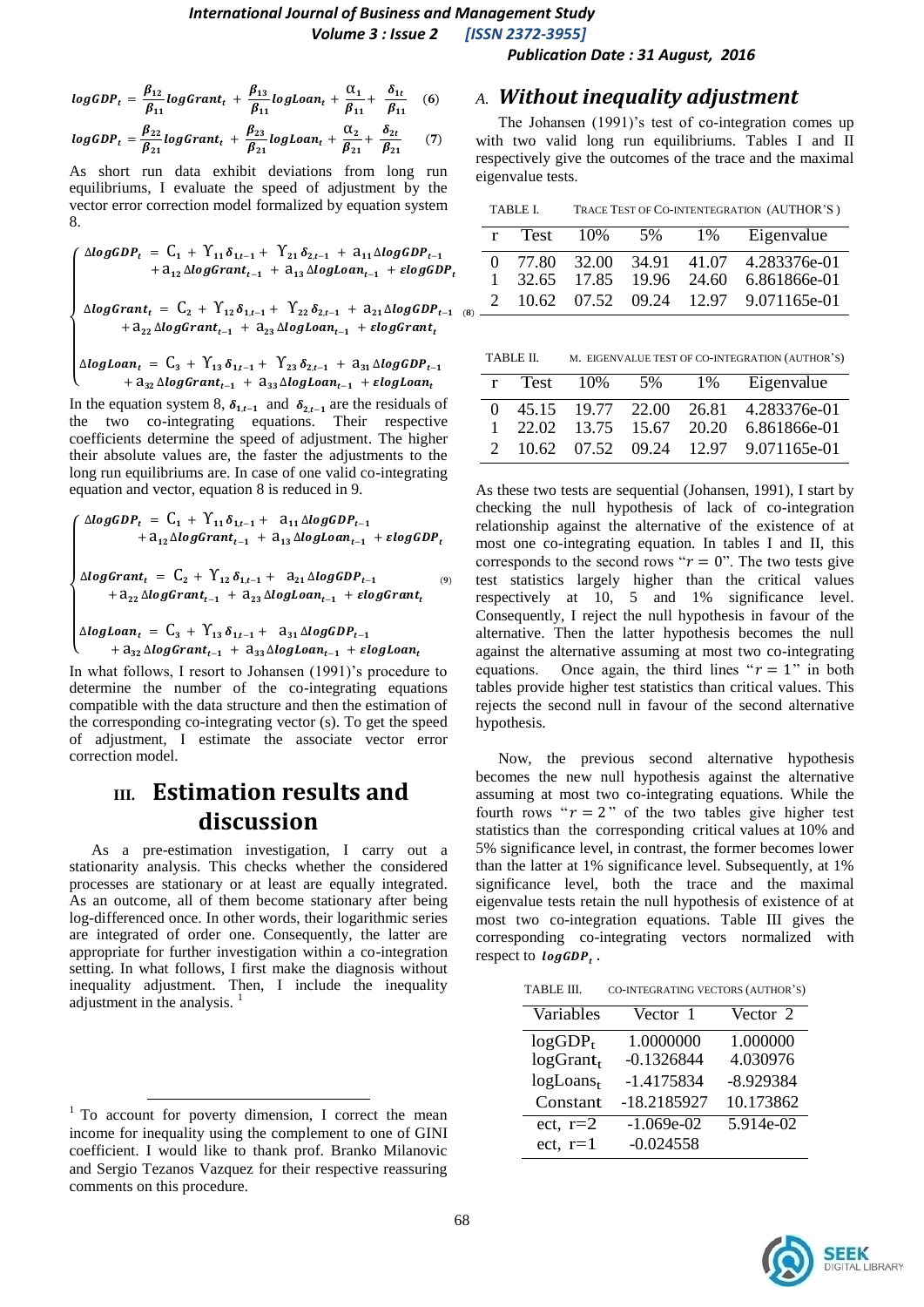#### *International Journal of Business and Management Study Volume 3 : Issue 2 [ISSN 2372-3955] Publication Date : 31 August, 2016*

By equalizing the co-integrating vectors-based linear combinations of the three variables to the stationary residuals underpinning their co-integration, I end up with the co-integrating equations 10 and 11 corresponding respectively to the co-integrating vector 1 and 2 forming the co-integrating matrix of table III.

$$
logGDP_t - 0.1326844 * logGrant_t - 1.4175834 * log Loan_t - 18.2185927 = \delta_{1t}
$$
\n(10)  
\n
$$
logGDP_t + 4.030976 * logGrant_t - 8.929384 * log Loan_t + 10.173862 = \delta_{2t}
$$
\n(11)

By making explicit equations 10 and 11 with respect to  $log GDP_t$ , I get equations 12 and 13 highlighting the long run relative effectiveness of aid-grants and aid-loans.

$$
logGDP_t = 18.2185927 + 0.1326844 * logGrant_t + 1.4175834* logLoan_t + \delta_{1t} \qquad (12)
$$

$$
logGDP_t = -10.173862 - 4.030976 * logGrant_t + 8.929384+ log Loan_t + \delta_{2t}
$$
\n(13)

In both co-integrating equations, the long run effects suggest that concessional loans are more effective than grants. While in the first long term equilibrium the elasticities of both grants and concessional loans are positive and have relatively high magnitudes (see equation 12), in the second equilibrium the effect of grants becomes negative (see equation 13). From this, I expect one of these two cointegrating equations to be invalidated by the last validation criterion of generating a converging (negative) adjustment mechanism in the error correction model.

Indeed, the error correcting terms of table III invalidate the second vector in favour of the first. Unlike the first vector, the second has a positive coefficient associated to its error correcting term. Thus, I consider as valid only the first long run equilibrium corresponding to the cointegrating equation 12 and its associated error correction term for " $r = 1$ " in table III. As the end result, both grants and concessional loans have positive long run elasticities which are statistically and economically significant. Furthermore, concessional loans exhibit higher relative effectiveness than grants. Slightly more than 2% of deviations from this long run equilibrium are adjusted each year.

#### *B. With inequality adjustment*

When shifting focus from the unadjusted GDP to the inequality adjusted GDP, the Johansen (1991)'s tests of cointegration gives only one valid long run equilibrium. Tables IV and V respectively give the outcomes of the trace and the maximal eigenvalue tests for this case.

TABLE IV. TRACE TEST OF COINTENTEGRATION ON INEQUALITY EDJUSTED DATA (AUTHOR'S )

|              | r Test 10%                | $5\%$                   | $1\overline{\%}$ |
|--------------|---------------------------|-------------------------|------------------|
|              | 0 33.26 32.00 34.91 41.07 |                         |                  |
| $\mathbf{1}$ |                           | 11.77 17.85 19.96 24.60 |                  |

| TABLE V. | MAXIMAL EIGENVALUE TEST OF CO-INTEGRATION ON |
|----------|----------------------------------------------|
|          | INEQUALITY ADJUSTED DETA (AUTHOR'S)          |

| r Test $10\%$             | 5%                              | $1\%$ |
|---------------------------|---------------------------------|-------|
| 0 21.49 19.77 22.00 26.81 |                                 |       |
|                           | $08.50$ $13.75$ $15.67$ $20.20$ |       |

Even though the only valid co-integration equation passes the first sequence of the test by rejecting the null hypothesis only at 10% significance level, the latter is confirmed at the second stage of the test and that even at 1% significance level.

Indeed, while both tables IV and V for " $r = 0$ " provide a higher test statistic than the corresponding critical value only at 10% significance level, they give higher values of test statistics at 10, 5 and 1% significance level for "r=1". This strongly validates the existence of such a long run common equilibrium. Table VI gives the associated cointegrating vector normalized to the inequality adjusted  $GDP(logIAGDP<sub>t</sub>)$ .

TABLE VI. CO-INTEGRATING VECTOR CORRESPONDING TO THE

| INEQUALITY ADJUSTED DATA (AUTHOR'S) |              |
|-------------------------------------|--------------|
| Variables                           | Vector       |
| $logIDGDP_t$                        | 1.0000000    |
| $logGrant_t$                        | $-0.5330108$ |
| $logLoans_t$                        | $-2.7363523$ |
| constant                            | $-2.8402718$ |
| ect                                 | $-0.097123$  |

As in the unadjusted case, by equalizing the co-integrating vectors-based linear combination of the three variables to the stationary residual underpinning their co-integration, I find the co-integrating equation 14 associated to the cointegrating vector of table VI.

$$
logIAGDP_t - 0.5330108 * logGrant_t - 2.7363523 * log Loan_t - 2.8402718 = \delta_t
$$
\n(14)

By making explicit equation 14 with respect to  $logIAGDP_t$ , I get equation 15 highlighting the long run relative effectiveness of aid-grants and aid-loans with a focus on inclusiveness.

$$
logIAGDP_t = 2.8402718 + 0.5330108 * logGrant_t + 2.7363523 * log Loan_t + \delta_t
$$
 (15)

Like the case without adjustment, the estimated common long run equilibrium of equation 15 shows that concessional loans are relatively more effective than grants but, they both have positive impacts. Roughly 10% of short run deviations from this long run equilibrium are adjusted each year. From this, one should expect perceiving the first effects of ODA and ODA components on inequality adjusted GDP growth approximately 10 years after their delivery. This would explain why most short run investigations fail to capture such an effect.